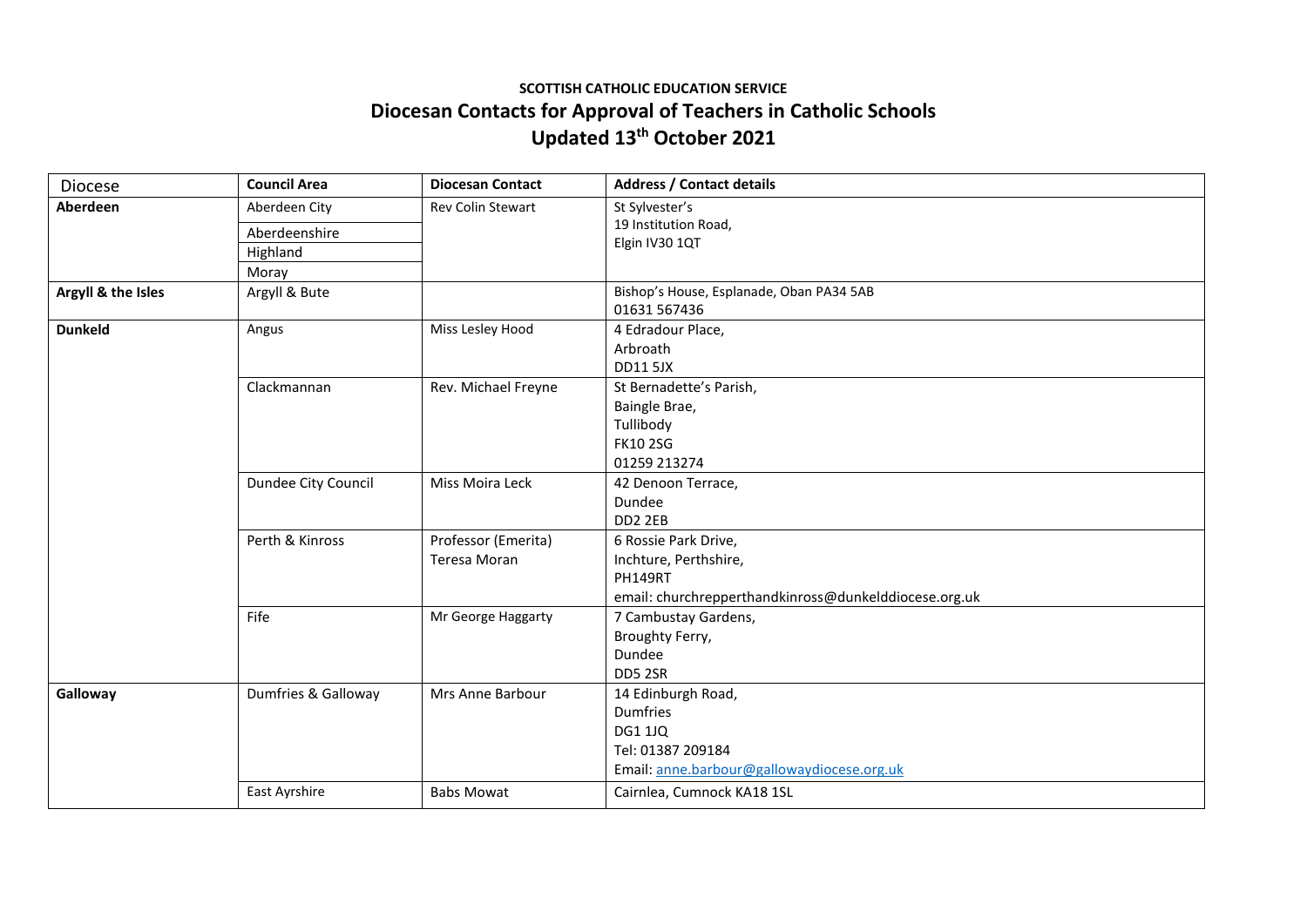## **SCOTTISH CATHOLIC EDUCATION SERVICE Diocesan Contacts for Approval of Teachers in Catholic Schools Updated 13th October 2021**

| <b>Galloway continued</b> | North Ayrshire                          | Elisabeth Turbet        | Diocese of Galloway                                                             |
|---------------------------|-----------------------------------------|-------------------------|---------------------------------------------------------------------------------|
|                           |                                         |                         | 8 Corsehill Road, AYR KA7 2ST<br>Email: elizabeth.turbet@gallowaydiocese.org.uk |
|                           |                                         |                         |                                                                                 |
|                           | South Ayrshire                          | Miss Philomena Davey    | 2 Merkland Road,                                                                |
|                           |                                         |                         | Rozelle,                                                                        |
|                           |                                         |                         | Ayr KA7 4UQ                                                                     |
|                           |                                         |                         | 01292 441987                                                                    |
| Glasgow                   | North Lanarkshire                       | <b>Approval Section</b> | Archdiocese of Glasgow,                                                         |
|                           | (Croy, Cumbernauld)                     |                         | 196 Clyde Street,                                                               |
|                           |                                         |                         | Glasgow G1 4JY                                                                  |
|                           | Argyll & Bute                           |                         | 0141 226 5898                                                                   |
|                           | (Helensburgh)<br>East Renfrewshire (Our |                         |                                                                                 |
|                           | Lady of the Missions                    |                         |                                                                                 |
|                           | Primary School and St                   |                         |                                                                                 |
|                           | Ninian's High School)                   |                         |                                                                                 |
|                           | <b>East Dunbartonshire</b>              |                         |                                                                                 |
|                           | West Dunbartonshire                     |                         |                                                                                 |
|                           | Glasgow City                            |                         |                                                                                 |
| <b>Motherwell</b>         | North Lanarkshire                       | Approval Office         | Diocesan Centre,                                                                |
|                           |                                         |                         | Coursington Road,                                                               |
|                           |                                         |                         | Motherwell                                                                      |
|                           | South Lanarkshire                       |                         | ML1 1PP                                                                         |
|                           | Glasgow City                            |                         | 01698 252447                                                                    |
|                           | (Baillieston,                           |                         |                                                                                 |
| Paisley                   | Easterhouse)<br>East Renfrewshire       | Rev Joseph Burke        |                                                                                 |
|                           | (except Our Lady of the                 |                         | <b>Teacher Approval</b>                                                         |
|                           | <b>Missions Primary</b>                 |                         | Diocesan Centre                                                                 |
|                           | School and St Ninian's                  |                         | <b>Cathedral Precincts</b>                                                      |
|                           | High School)                            |                         | Incle Street, Paisley PA1 1HR                                                   |
|                           | Inverclyde                              |                         | Email: approvals@rcdop.org.uk                                                   |
|                           | Renfrewshire                            |                         |                                                                                 |